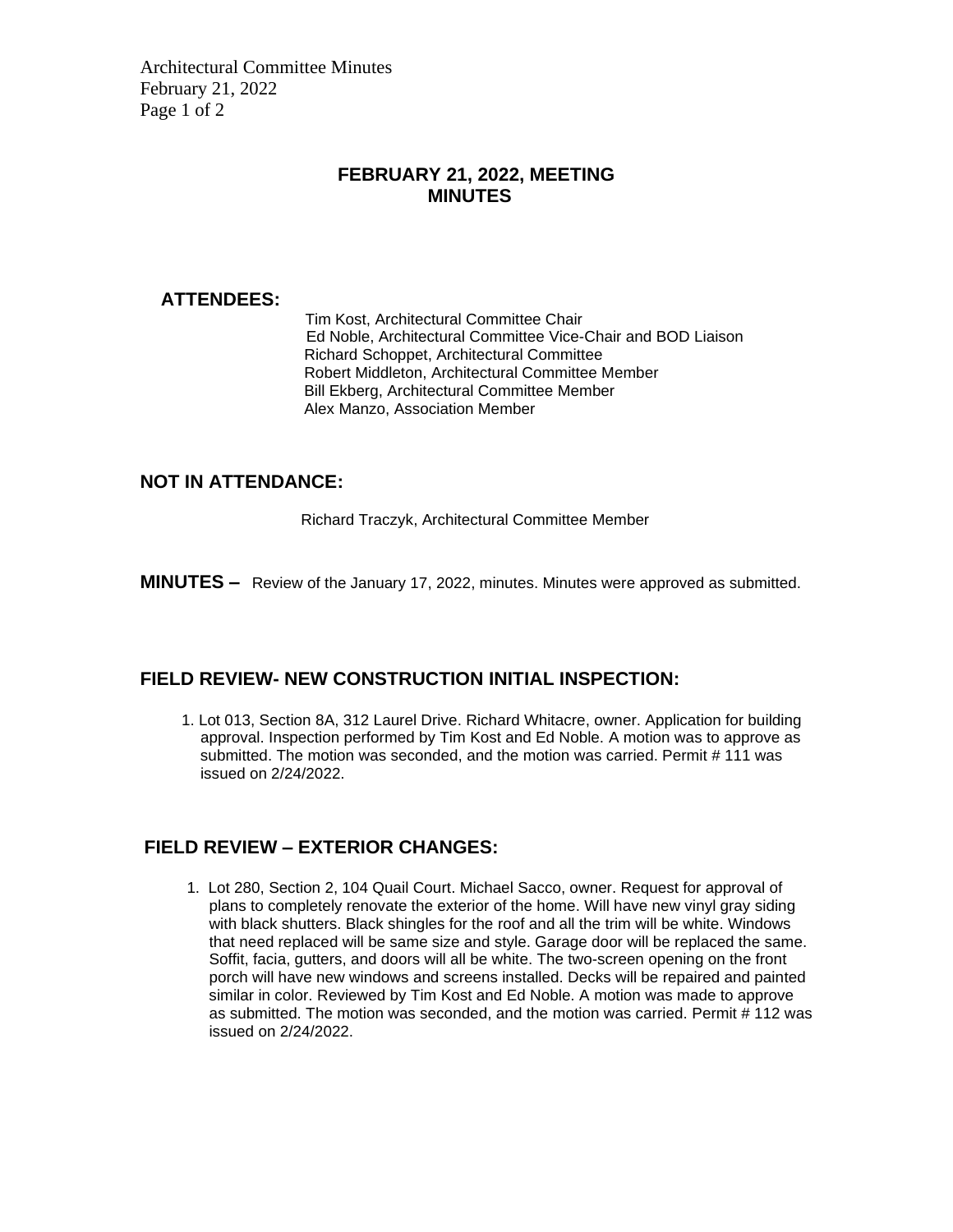- 2. Lot 071, Section 1, 304 Lakeview Drive. Yarrington, owner. Request for approval of plans to change the gutter on the home from white to red. Reviewed by Tim Kost and Ed Noble. A motion was made to approve as submitted. The motion was seconded, and The motion was carried. Permit # 113 was issued on 2/24/2022.
- 3. Lot 042, Section 4A, 1246 Lakeview Drive. Charles & Cassy Foster, owner. Request for approval of plans to paint the exterior of the home. All the trim, garage door, and flue will be painted sealskin brown. The siding will be painted two different colors functional gray and dovetail. Some accent wood (red chestnut) will be added to the front and the back of the home. The front door will be painted red. Reviewed by Tim Kost and Ed Noble. A motion was made to approve as submitted. The motion was seconded, and the motion was carried. Permit # 114 was issued on 2/24/2022.

## **FIELD REVIEW - ACCESSORY STRUCTURES:**

 1. Lot 233, Section 4A, 107 Redbud Circle. Paul & Helen Carter, owners. Request for approval of plans to add a 16' X 16' sunroom to the back of the home where the existing deck is. The room will extend 4' beyond the existing deck it will have all glass windows to match existing windows. The siding and roof shingles will all match with the home to. The remaining deck will be replaced with trex decking and railing. Reviewed by Tim Kost and Ed Noble. A motion was made to approve as submitted. The motion was seconded, and the motion was carried. Permit # 115 was issued on 2/24/2022.

#### **FIELD REVIEWS - RESALES:**

- *1. Lot 172, Section 4A, 111 Northwood Circle. Utterback, owner. Resale inspection performed by Tim Kost and Ed Noble. No discrepancies noted.*
- *2. Lot 048, Section 1, 101 Greenwood Court. Fullmer, owner. Resale inspection performed by Tim Kost and Ed Noble. No discrepancies noted.*
- *3. Lot 480, Section 3A, 1052 Lakeview Drive. Dixon, owner. Resale inspection performed by Tim Kost and Ed Noble. No discrepancies noted. (RUSH)*
- *4. Lot 507, Section 3A, 1106 Lakeview Drive. Evans, owner. Resale inspection performed by Tim Kost and Ed Noble. No discrepancies noted.*
- *5. Lot 076, Section 4A, 200 Greenbriar Circle. Mann, owner. Resale inspection performed by Tim Kost and Ed Noble. No discrepancies noted.*
- *6. Lot 469, Section 3A, 1026 Lakeview Drive. Jahn, owner. Resale inspection performed by Tim Kost and Ed Noble. No discrepancies noted.*
- *7. Lot 351, Section 2, 634 Lakeview Drive. Morris, owner. Resale inspection performed by Tim Kost and Ed Noble. One discrepancy noted approved fencing unfinished.*
- *8. Lot 346, Section 2, 624 Lakeview Drive. Ganczak, owner. Resale inspection performed by Tim Kost and Ed Noble. No discrepancies noted.*
- *9. Lot 209, Section 4A, 510 Northwood Circle. Ford, owner. Resale inspection performed by Tim Kost and Ed Noble. No discrepancies noted.*
- *10. Lot 018, Section 1, 149 Lake Holiday Road. Payne, owner. Resale inspection performed by Tim Kost and Ed Noble. No discrepancies noted.*
- *11. Lot 046, Section 1, 104 Greenwood Court. Smith, owner. Resale inspection performed by Tim Kost and Ed Noble. No discrepancies noted.*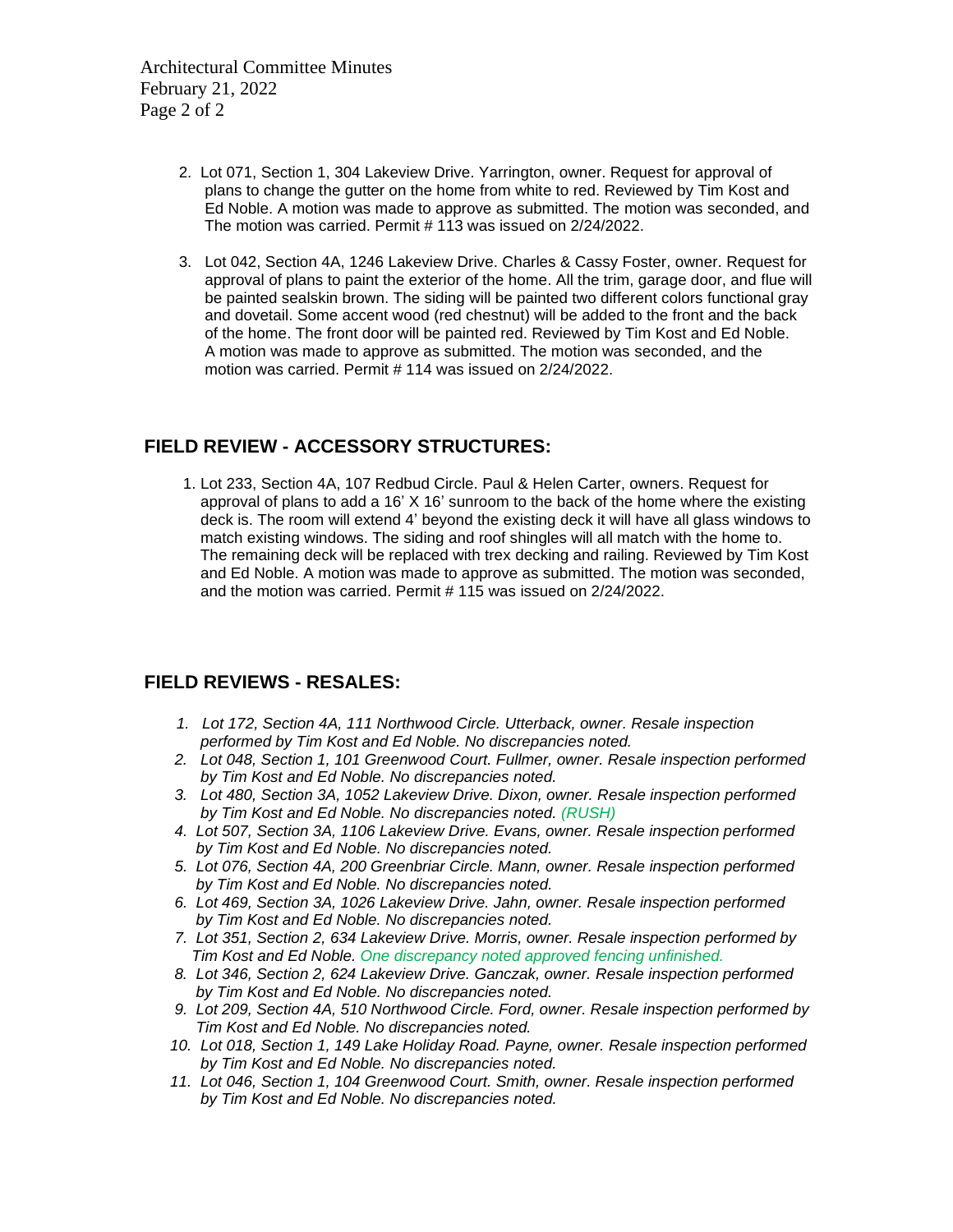Architectural Committee Minutes February 21, 2022 Page 3 of 2

> *12. Lot 033, Section 5A, 101 Nordic Drive. Ziernke, owner. Resale inspection performed by Tim Kost and Ed Noble. No discrepancies noted.*

## **FIELD REVIEWS – TREE REMOVAL REQUESTS:**

- *1. Lot 140, Section 4A, 133 Dogwood Drive. Yates, owner. Request for approval of plans to remove two (2) trees impacting, location, dead, and diseased. Reviewed by Tim Kost and Ed Noble. Approved and permit issued on 2/4/2022. Permit # 108*
- *2. Lot 280, Section 2, 104 Quail Court. Sacco, owner. Request for approval of plans to remove four (4) trees crowding, leaning, location, dead, and diseased. Reviewed by Tim Kost and Ed Noble. Approved and permit issued on 2/18/2022. Permit # 109*
- *3. Lot 071, Section 8A, 101 Baker Drive. Brandt, owner. Request for approval of plans to remove two (2) trees location. Reviewed by Tim Kost and Ed Noble. Approved and permit issued on 2/18/2022. Permit # 110*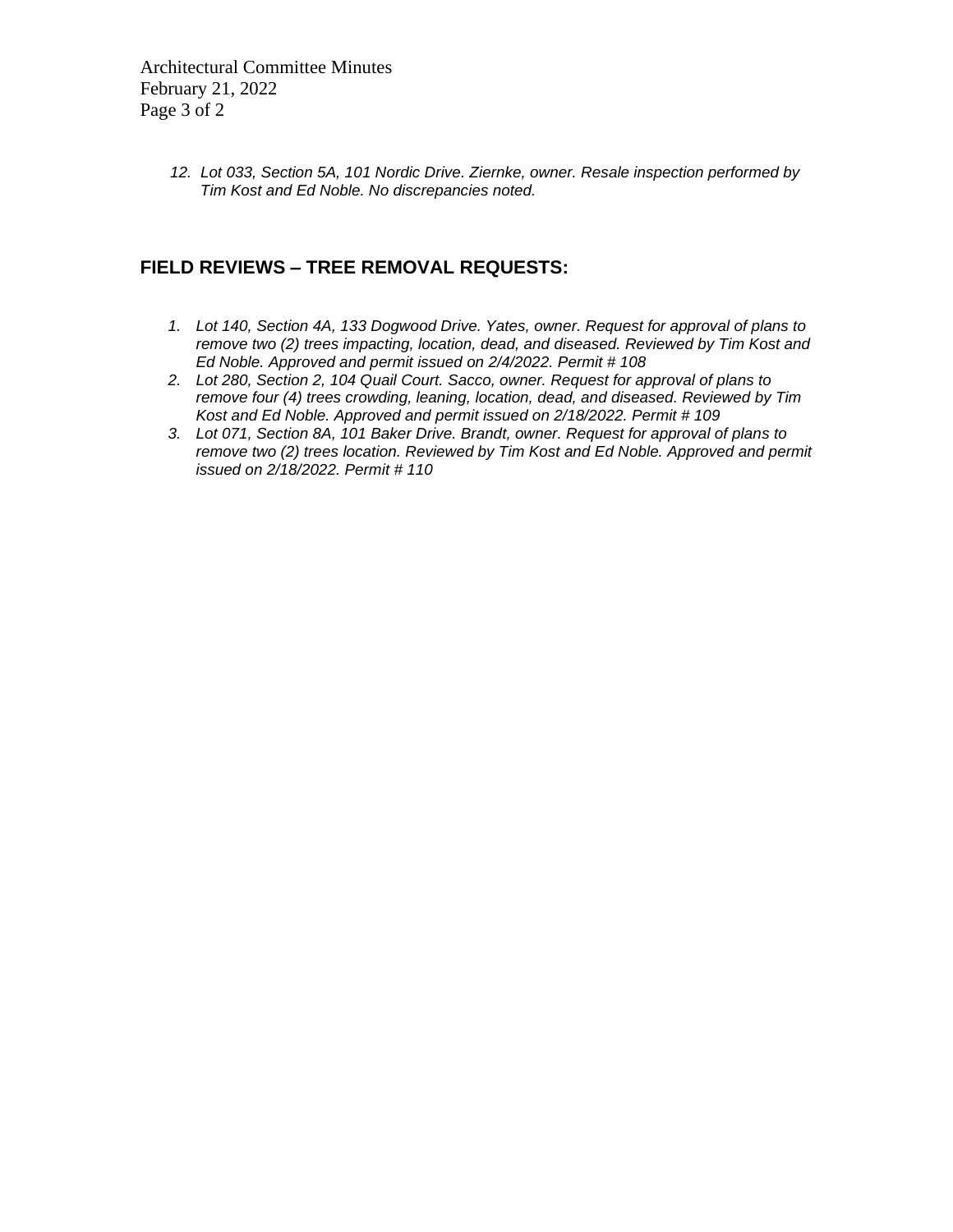Architectural Committee Minutes March 21, 2022 Page 1 of 4

#### **21 MARCH 2022 MEETING MINUTES**

#### **ATTENDEES:**

.

Tim Kost, Architectural Committee Chair Ed Noble, Architectural Committee Vice-Chair and BOD Liaison Richard Schoppet, Architectural Committee Robert Middleton, Architectural Committee Member Bill Ekberg, Architectural Committee Member Richard Tracztk, Architectural Committee Member Jim Klenkar, Association Member Glenn & Cindy Waldrep, Association Members John & Stephanie Sullivan, Association Members Cary Smith Builder, LLC Keystone Builders, LLC/Don Cook, Association Member

**MINUTES –** Review of the February 21, 2020, meeting minutes. Minutes were approved as submitted.

#### **FIELD REVIEW- NEW CONSTRUCTION FINAL INSPECTION:**

1. *Lot 171, Section 8A, 203 Green Leaf Drive. S & S Contracting, owner. Final Inspection in response to notice of completion. Inspection performed Tim Kost. No discrepancies identified*

#### **FIELD REVIEW – NEW CONSTRUCTION INITIAL INSPECTION:**

- 1. Lot 016, Section 4B, 515 Northwood Circle. Glenn & Cindy Waldrep, owners. Application for building approval. Inspection performed by Tim Kost and Ed Noble. A motion was made approve as submitted. The motion was seconded, and the motion was carried. Permit # 126 was issued on 3/22/2022.
- 2. Lot 004, Section 5A, 410 S. Lakeview Drive. Linda Mallory, owner. Application for building approval. Inspection performed by Tim Kost. A motion was made to approve as as submitted. The motion was seconded, and the motion was carried. Permit # 127 was issued on 3/22/2022.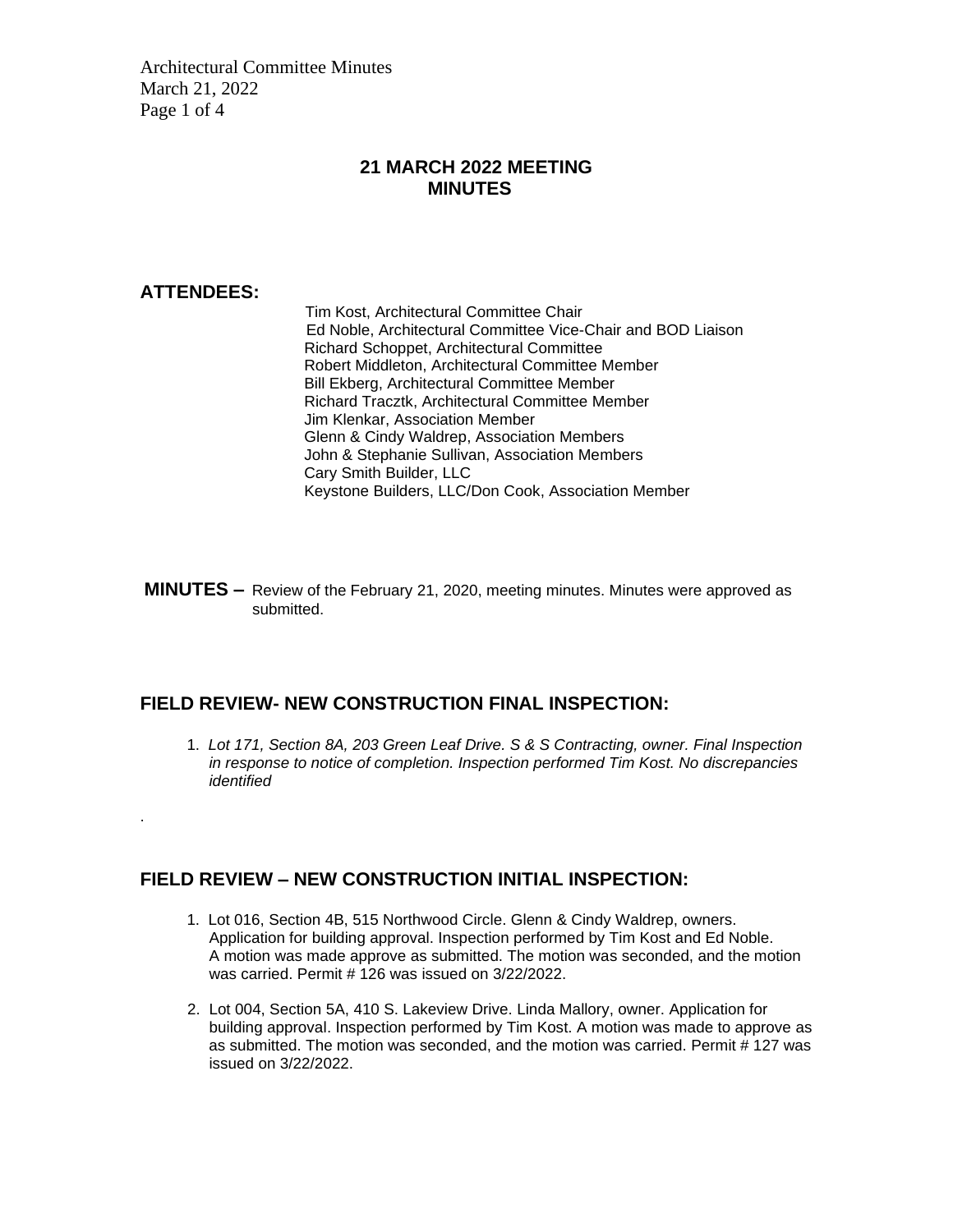Architectural Committee Minutes March 21, 2022 Page 2 of 4

## **FIELD REVIEW – NEW CONSTRUCTION EXTENSION:**

1. Lot 105, Section 5A, 401 S. Lakeview Drive. Bikram Singh, owner. Request an extension on new construction that is expiring on 3/17/2022. Reviewed by Tim Kost and Ed Noble. A motion was made to approve as submitted. The motion was seconded, and the motion was carried. Permit # 128 issued on 3/22/2022.

## **FIELD REVIEW – DOCKS:**

- 1. Lot 190, Section 5A, 505 Sleigh Drive. Richard & Karen Alfers, owners. Request an extension on already approved dock with variance into the lake. The permit expires on 4/19/2022. Reviewed by Tim Kost and Ed Noble. A motion was made to approve as submitted. The motion was seconded, and the motion was carried. Permit # 129 issued on 3/22/2022.
- 2. Lot 301, Section 2, 229 Sunset Circle. Peter Everett, owner. Request for approval of plans to reconfigure and expand the exiting dock. (See attached plans) Reviewed Tim Kost and Ed Noble. A motion was made to approve as submitted. The motion was seconded, and the motion was carried. Permit # 130 issued on 3/22/2022. With any County permitting required.
- 3. Lot 016, Section 4B, 515 Northwood Circle. Glenn & Cindy Waldrep, owners. Request for approval of plans to remove existing wooden dock and replace with a new floating aluminum frame with poly composition deck. Setbacks on left is 12' and right 117' the total structure is 160 square feet. It will extend 19' into the lake and using the 6X6 concrete anchored post that was previously approved. Reviewed Tom Kost and Ed Noble. A motion was made to approve as submitted. The motion was seconded, and the motion was caried. Permit # 131 issued on 3/22/2022.
- 4. Lot 035, Section 6A, 402 Southwood Drive. Jim Klenkar & Belinda Burwell, owners. Request for approval of plans to install dock that will extend 24' into the lake. The left side setback is 25' and the right side is 63' the total square footage id 192'. It's non floating dock made of aluminum with PVC decking. The pilings are anchor post with auger tips that screw into the floor of the lake to anchor to the shoreline. Reviewed by Tim Kost. A motion was made to approve as submitted. The motion was seconded, and the motion was caried. Permit # 132 issued on 3/22/2022.

## **FIELD REVIEW – PAVING:**

 1. Lot 487, Section 3A, 1066 Lakeview Drive. John & Stephanie Sullivan, owners. Request to add a 20' x 20' asphalt apron onto the left side of our driveway. Reviewed by Tim Kost and Ed Noble. A motion was made to approve as submitted. The motion was seconded, and the motion was carried. Permit # 133 issued on 3/22/2022.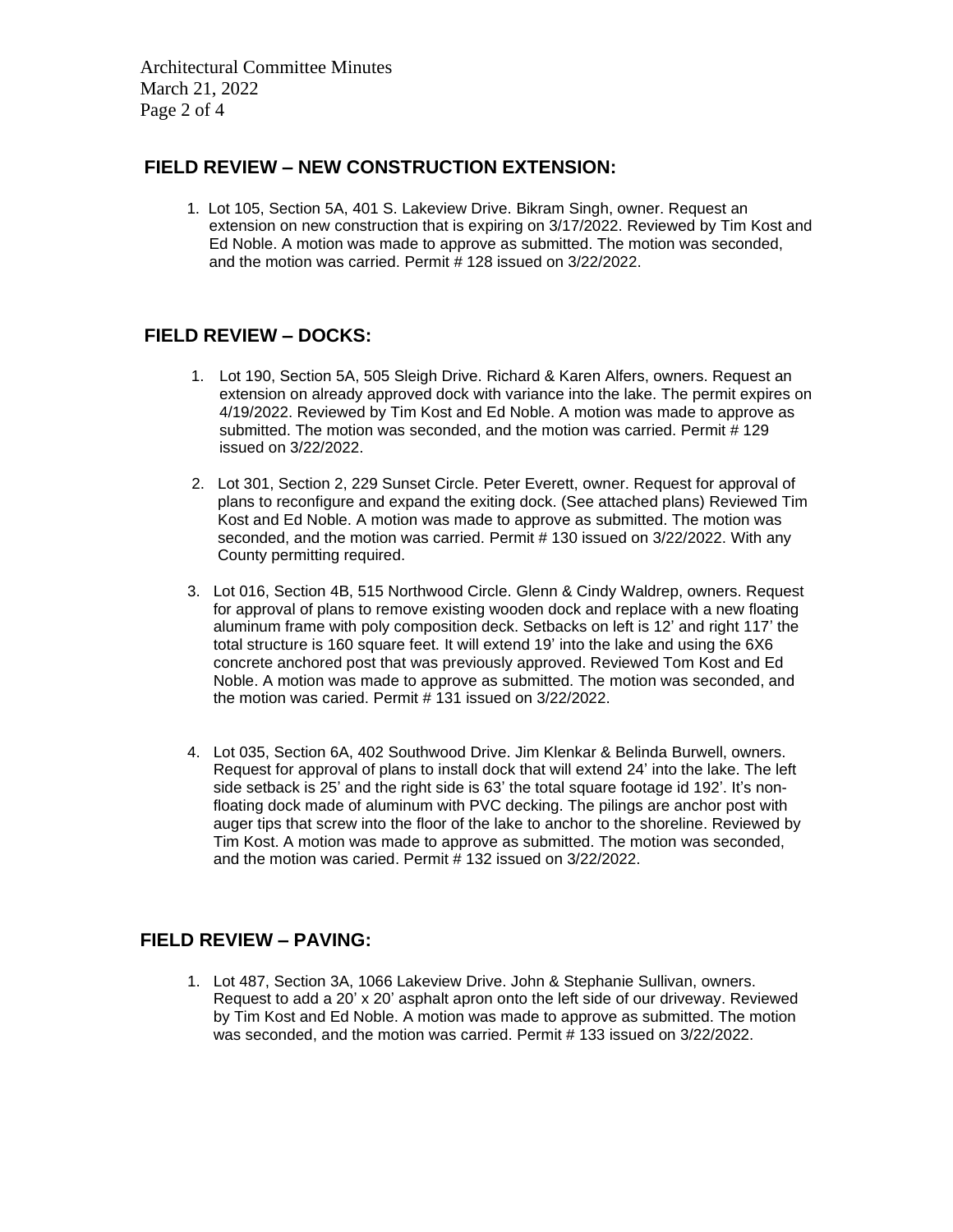Architectural Committee Minutes March 21, 2022 Page 3 of 4

## **FIELD REVIEW- EXTERIOR CHANGES:**

- 1. Lot 384, Section 2, 109 Overlook Drive. Chris Cardinale, owner. Request approval to replace the entire exterior siding of the home to granite color. Reviewed by Tim Kost and Ed Noble. Virtual approval due to administrative glitch. Approved and permit issued on 3/8/2022. Permit # 120
- 2. Lot 1153, Section 7, 706 Masters Drive. Gregg Schaefer, owner. Request for approval to paint the front door dark gray and replace the old, aged shutters. Reviewed by Tim Kost and Ed Noble. A motion was made to approve as submitted. The motion was seconded, and the motion was carried. Permit # 134 issued on 3/22/2022.

## **FIELD REVIEWS- DECKS, PATIO, AND PORCH:**

- 1. Lot 1153, Section 7, 706 Masters Drive. Gregg Schaefer, owner. Request for approval of plans to extend the patio and do a 4' X 4' section of pavers at the bottom of stairs. The extended patio will have a seating wall ranging from 18" to 20". Pavers are Eddington Blend and wall color is Chesapeake. Asking for variance in the rear of 17' from the property line. Reviewed by Tim Kost and Ed Noble. A motion was made to approve as submitted. The motion was seconded, and the motion was carried. Permit # 135 issued on 3/22/2022.
- 2. Lot 031, Section 4A, 1212 Lakeview Drive. Constance Berthiaume, owner. Request for approval of plans to add a 26' X 12' patio. Right side is level with the ground and left end is 18 inches off the ground and will have a retaining wall on that end using gray pavers. Reviewed by Tim Kost and Ed Noble. A motion was made to approve as submitted the motion was seconded, and the motion was carried. Permit # 136 issued on 3/22/2022.

## **FIELD REVIEW – ACCESSORY STRUCTURE:**

1. Lot 134, Section 5A, 706 S. Lakeview Drive. Angela Corbin-Riley, owner. Request for approval to install a 10' X 15' storage shed. Siding is T1-11 painted clay color the trim and door are clay color to. Roof is black shingles, and the windows are white. Reviewed by Tim Kost and Ed Noble. A motion was made to approve as submitted. the motion was seconded, and the motion was carried. Permit # 137 issued on 3/22/2022.

#### **FIELD REVIEWS – FENCING:**

1. Lot 528, Section 10, 109 Eagle Drive. Robin Ravida, owner. Request for approval of plans to add 35' X 70' more to the existing fence. All materials will match the fence that is already in place. Reviewed by Tim Kost and Ed Noble. A motion was made to approved as submitted. The motion was seconded, and the motion was carried. Permit # 138 issued on 3/22/2022.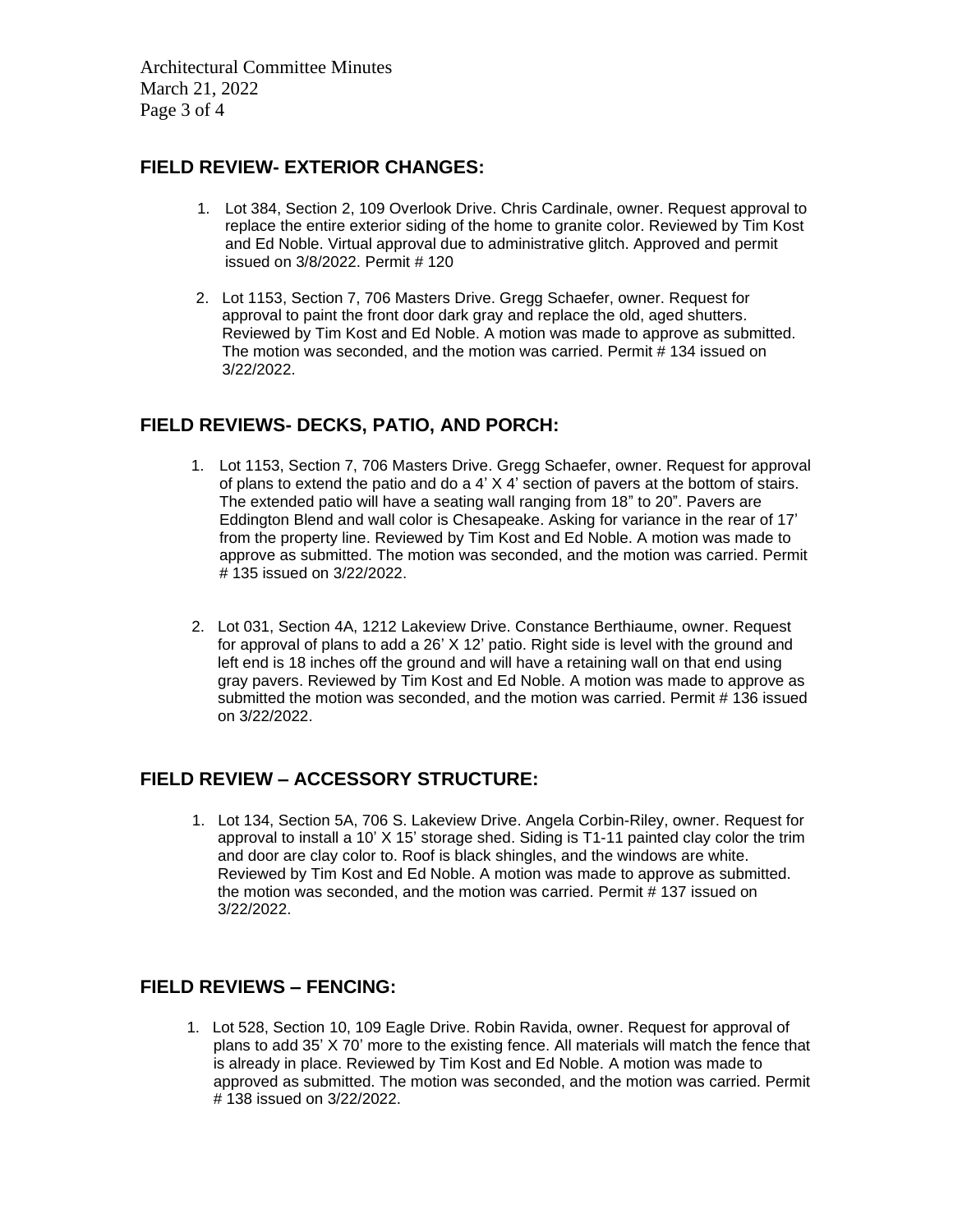Architectural Committee Minutes March 21, 2022 Page 4 of 4

## **FIELD REVIEWS-RESALES:**

*.*

- *1. Lot 042, Section 4A, 1246 Lakeview Drive. Foster, owner. Resale inspection performed by Tim Kost and Ed Noble. No discrepancies noted. (RUSH)*
- *2. Lot 176, Section 4A, 207 Northwood Circle. Catlett, owner. Resale inspection performed by Tim Kost and Ed Noble. No discrepancies noted.*
- *3. Lot 181, Section 8A, 112 Green Leaf Drive. Orman, owner. Resale inspection performed by Tim Kost and Ed Noble. No discrepancies note.*
- *4. Lot 240, Section 2, 222 Fairway Circle. Huff, owner. Resale inspection performed by Tim Kost and Ed Noble. No discrepancies noted.*

## **FIELD REVIEWS – TREE REMOVAL REQUESTS:**

- *1. Lot 528, Section 10, 109 Eagle Drive. Ravida, owner. Request for approval of plans to remove three (3) trees dead and diseased. Reviewed by Tim Kost and Ed Noble. Approved and permit issued on 3/7/2022. Permit # 116*
- *2. Lot 056, Section 4A, 107 Hilltop Court. Hughes, owner. Request for approval of plans to remove one (1) tree leaning, dead, diseased, and location. Reviewed by Tim Kost and Ed Noble. Approved and permit issued on 3/7/2022. Permit # 117*
- *3. Lot 273, Section 2, 112 Masters Drive. Gyurisin. owner. Request for approval of plans to remove eleven (11) trees dead and diseased. Reviewed by Tim Kost and Ed Noble. Approved and permit issued on 3/7/2022. Permit # 118*
- *4. Lot 193, Section 5A, 499 Sleigh Drive. Hill, owner. Request for approval of plans to remove (35 to 40) trees dead, diseased, leaning, to make a path to the lake. Reviewed by Tim Kost and Ed Noble. Approved and permit issued on 3/7/2022. Permit # 119*
- *5. Lot 483, Section 3A, 1058 Lakeview Drive. Marple, owner. Request for approval of plans to remove one (1) tree dead and diseased. Reviewed by Tim Kost and Ed Noble. Approved and permit issued on 3/14/2022. Permit # 121*
- *6. Lot 134, Section 5A, 706 S. Lakeview Drive. Request for approval of plans to remove one (1) tree that's permit has expired 9/22/2019. Reviewed by Tim Kost and Ed Noble. Approved and permit issued on 3/14/2022. Permit # 122*
- *7. Lot 065, Section 4A, 1306 Lakeview Drive. Baldwin, owner. Request for approval of plans to remove two (2) trees crowding, leaning, and location. Reviewed by Tim Kost and Ed Noble. Approved and permit issued on 3/14/2022. Permit # 123*
- *8. Lot 100, Section1, 201 Sunset Circle. Spittler, owner. Request for approval to remove three (3) trees dead and diseased. Reviewed by Tim Kost. Approved and permit issued on 3/21/2022. Permit # 124*
- *9. Lot 069, Section 4A, 1314 Lakeview Drive. Tomlinson, owner. Request for approval of plans to remove two (2) trees dead and diseased. Reviewed by Tim Kost. Approved and permit issued on 3/21/2022. Permit # 125*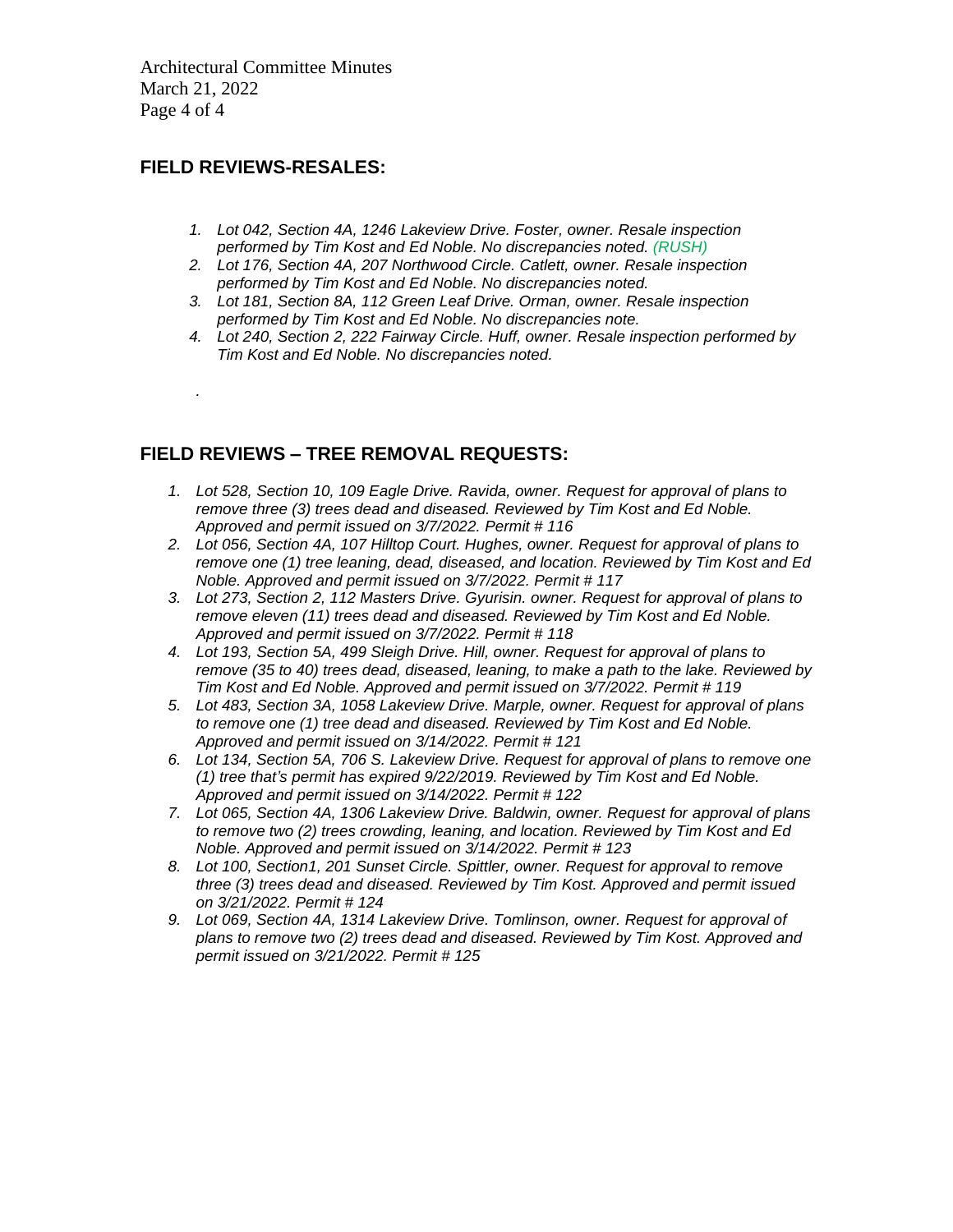Architectural Committee Minutes April 25, 2022 Page 1 of 5

### **25 APRIL 2022 MEETING MINUTES**

#### **ATTENDEES:**

Tim Kost, Architectural Committee Chair Ed Noble, Architectural Committee Vice-Chair and BOD Liaison Robert Middleton, Architectural Committee Member Bill Ekberg, Architectural Committee Member Chad Longo, Association Member James & Frances King, Association Members

#### **NOT IN ATTENDANCE:**

Richard Traczyk, Architectural Committee Member Richard Schoppet, Architectural Committee

**MINUTES –** Review of the March 21, 2022 minutes. The minutes were approved as submitted.

## **DISCUSSION- TRANSFER OF DIRT:**

 *Member Michael Shepard requested the transfer of dirt from one lot to another lot. Reference email states the methodology to be utilized and contains a message from a Frederick County official that stated methodology is acceptable. The Architectural Committee has reviewed this request and has approved the same in compliance with any Frederick County respective regulations. Members Kost, Noble, Traczyk, Schoppet, Middleton, and Ekberg. Approved and codified by the County.*

#### **FIELD REVIEW- NEW CONSTRUCTION EXTENSION:**

1. Lot 1205, Section 5B, 103 Waterside Lane. Chad & Beverly Longo, owners. The new construction was approved back on March 18, 2020 and has already had two extension. Committee realizes relief hardship. However, Committee strongly encourages owner to complete exterior construction as soon as possible. A motion was made to approve as submitted. The motion was seconded, and the motion was carried. Permit #152 was issued on 4/27/2022.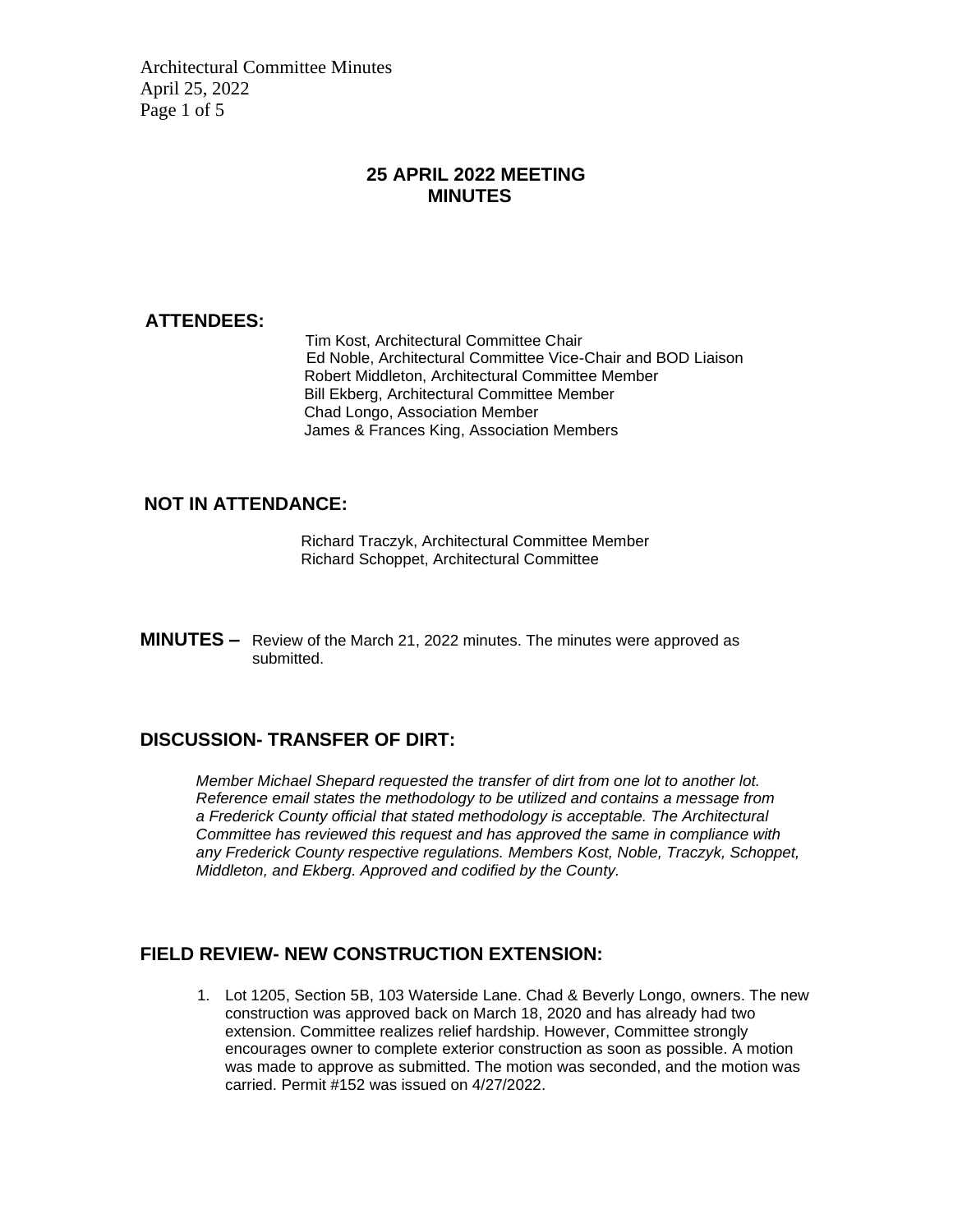Architectural Committee Minutes April 25, 2022 Page 2 of 5

## **FIELD REVIEW – DOCKS:**

1. Lot 1238, Section 5B, 118 Waterside Lane. Mike & Michele Bradshaw, owners. Request for approval of plans to add a 10' X 12' dock to existing dock. Moving boat lift down to add a smaller boat lift 6' X 9' with a floating 4' X18' walkway between the two lifts. Will be adding a canopy to the bigger lift. Would like to add railing to the upper dock that will be similar to the railing on the house. The left side is 65' setback and right side is 10' all materials will match the existing docks. Reviewed by Tim Kost and Ed Noble. A motion was made to approve as submitted. The motion was seconded, and the motion was carried. Permit # 153 was issued on 4/27/2022.

## **FIELD REVIEW – DECKS, PATIO, AND PORCH:**

- 1. Lot 275, Section 2, 409 Sunset Circle. James & Debora VanMeter, owners. Request for approval to add steps to an already existing deck. All materials will match with the deck. Reviewed by Tim Kost and Ed Noble. A motion was made to approve as submitted. The motion was seconded, and the motion was carried. Permit #154 was issued on 4/27/2022.
- 2. Lot 185, Section 2, 328 Masters Drive. Juanita Archibald, owner. Request for approval of plans to replace existing pressure treated deck with Trex decking material (toasted sand) color, white square balusters, and new England style post caps. Reviewed by Tim Kost and Ed Noble. A motion was made to approve as submitted. The motion was seconded, and the motion was carried. Permit #155 was issued on 4/27/2022.
- 3. Lot 182, Section 8A, 110 Green Leaf Drive. Sierrah Wilt, owner. Request for approval of plans to install an 8' X 12' deck using Trex decking boards color (tigerwood), pressure treated post and railing to be 36" high. Will be 9.5 feet above grade level. Reviewed by Tim Kost and Ed Noble. A motion was made to approve as submitted. The motion was seconded, and the motion was carried. Permit #156 was issued on 4/27/2022.
- 4. Lot 1154, Section 7, 702 Masters Drive. Gary Atkinson & Diane Markham, owners. Request for approval of plans to add a 12' X 28' composite deck (brown oak color) to the back of the home. All hand railing materials will be composite. On the back left corner of the deck will have a 3-foot opening onto a 4' X 3' landing that step down to the ground. Reviewed by Tim Kost and Ed Noble. A motion was made to approve as submitted. The motion was seconded, and the motion was carried. Permit #157 was issued on 4/27/2022.
- 5. Lot 029, Section 1B, 200 S. Lakeview Drive. Andrew & Susan Vincent, owners. Request for approval of plans to add 40' X 18' patio to the front of the home with a 6" height. Front stoop to be poured concrete then faced with the same veneer that is on the house and topped with PA Bluestone. Reviewed by Tim Kost and Ed Noble. A motion was made to approve as submitted. The motion was seconded, and the motion was carried. Permit # 158 was issued on 4/27/2022.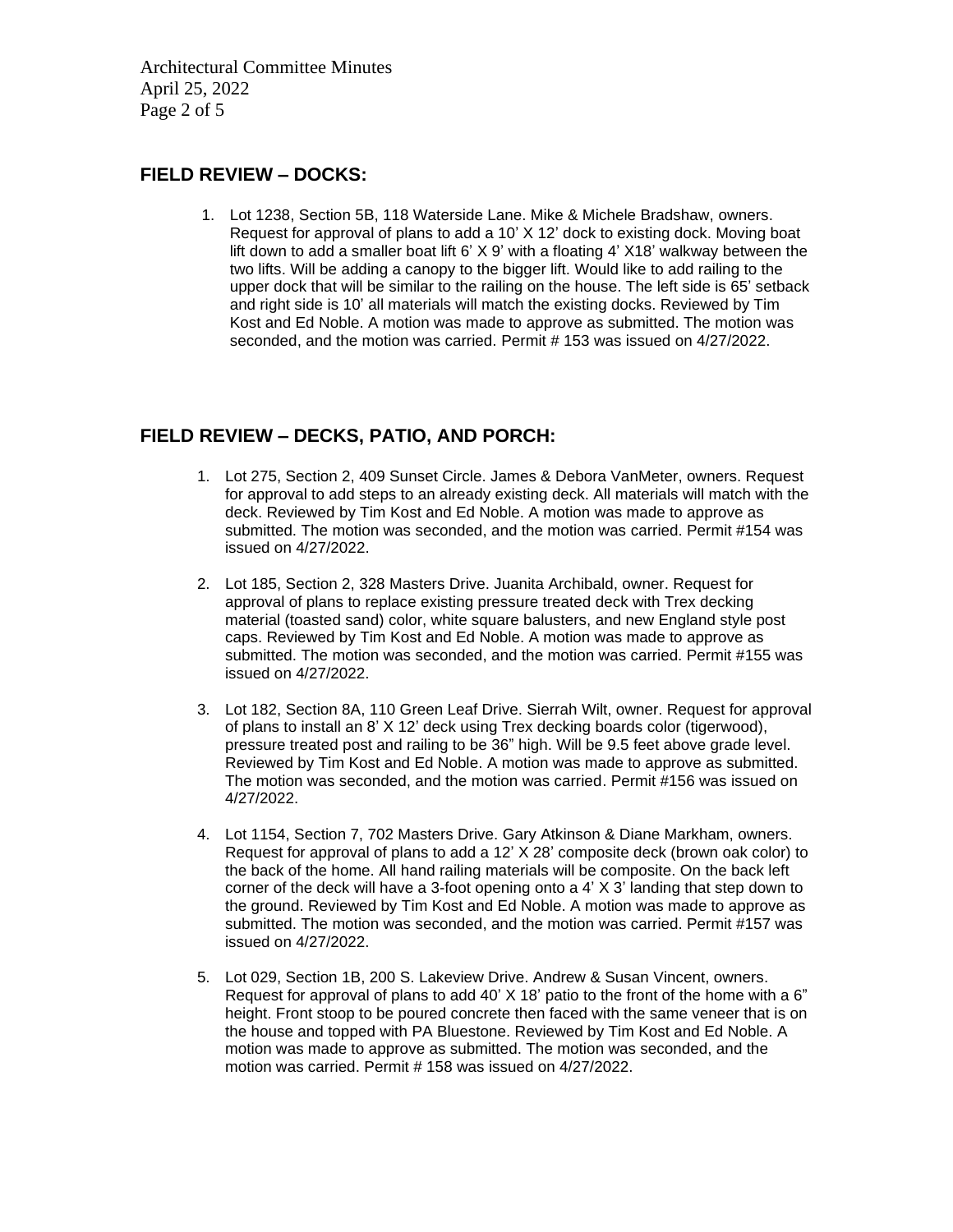Architectural Committee Minutes April 25, 2022 Page 3 of 5

.

6. Lot 1215, Section 5B, 125 Waterside Lane. Ruby Hypes, owner. Request for approval of plans to rebuild the front deck. Will be 48' long 6' to 12' wide and the same height as the existing deck. Using composite decking (mocha color) and black round balusters for the railing. Reviewed by Tim Kost and Ed Noble. A motion was made to approve as submitted. The motion was seconded, and the motion was carried. Permit #159 was issued on 4/27/2022.

#### **FIELD REVIEW – RETAINING WALL/SHORE WALL:**

1. Lot 029, Section 1B, 200 S. Lakeview Drive. Andrew & Susan Vincent, owners. Request for approval of plans install a new shore wall on the right side of the dock it will match the existing wall on the left side. Will be adding a 10' X 8' patio using patio pavers that match the other patios with a 6" above grade level. Also adding a 22'" high and 10' long retaining wall using pressure treated 6X6 lumber. Reviewed by Tim Kost and Ed Noble. A motion was made to approve as submitted. The motion was seconded, and the motion was carried. Permit #158 was issued on 4/27/2022.

#### **FIELD REVIEW - LANDSCAPING:**

1. Lot 312, Section 2, 501 Lakeview Drive. Christopher Godfrey, owner. Request for approval of plans to add a 2-foot retaining wall using Chesapeake color bricks with cap for sitting on in front of the deck. Reviewed by Tim Kost and Ed Noble. A motion was made to approve as submitted. The motion was seconded, and the motion was carried. Permit # 160 was issued on 4/27/2022.

#### **FIELD REVIEWS – DOG RUN AND SHELTER:**

 1. Lot 513, Section 10, 162 Country Club Drive. Drew Coleman, owner. Request for approval of plans to install a 10'  $X$  10' wooden fence 3 boards with wire mesh 4' to 5' high. The shelter will be 3' X 5' and 3 foot high with vinyl siding and shingle on the roof to match the home. Reviewed by Tim Kost and Ed Noble. A motion was made to approve as submitted. The motion was seconded, and the motion was carried. Permit # 161 issued on 4/27/2022.

#### **FIELD REVIEWS - PAVING:**

- 1. Lot 501, Section 10, 116 Country Club Drive. Wayne Hunt, owner. Request for approval of plans to add a 12' X 30' asphalt apron to the right side of the driveway. Reviewed by Tim Kost and Ed Noble. A motion was made to approve as submitted, the motion was seconded, and the motion was carried. Permit #162 was issued on 4/27/2022.
- 2. Lot 040, Section 6A, 412 Southwood Drive. Brent Jackson, owner. Request for approval of plans to put in a 20' wide graveled driveway down to the lake. Reviewed by Tim Kost and Ed Noble. A motion was made to approve as submitted. The motion was seconded, and the motion was carried. Permit #163 issued on 4/27/2022.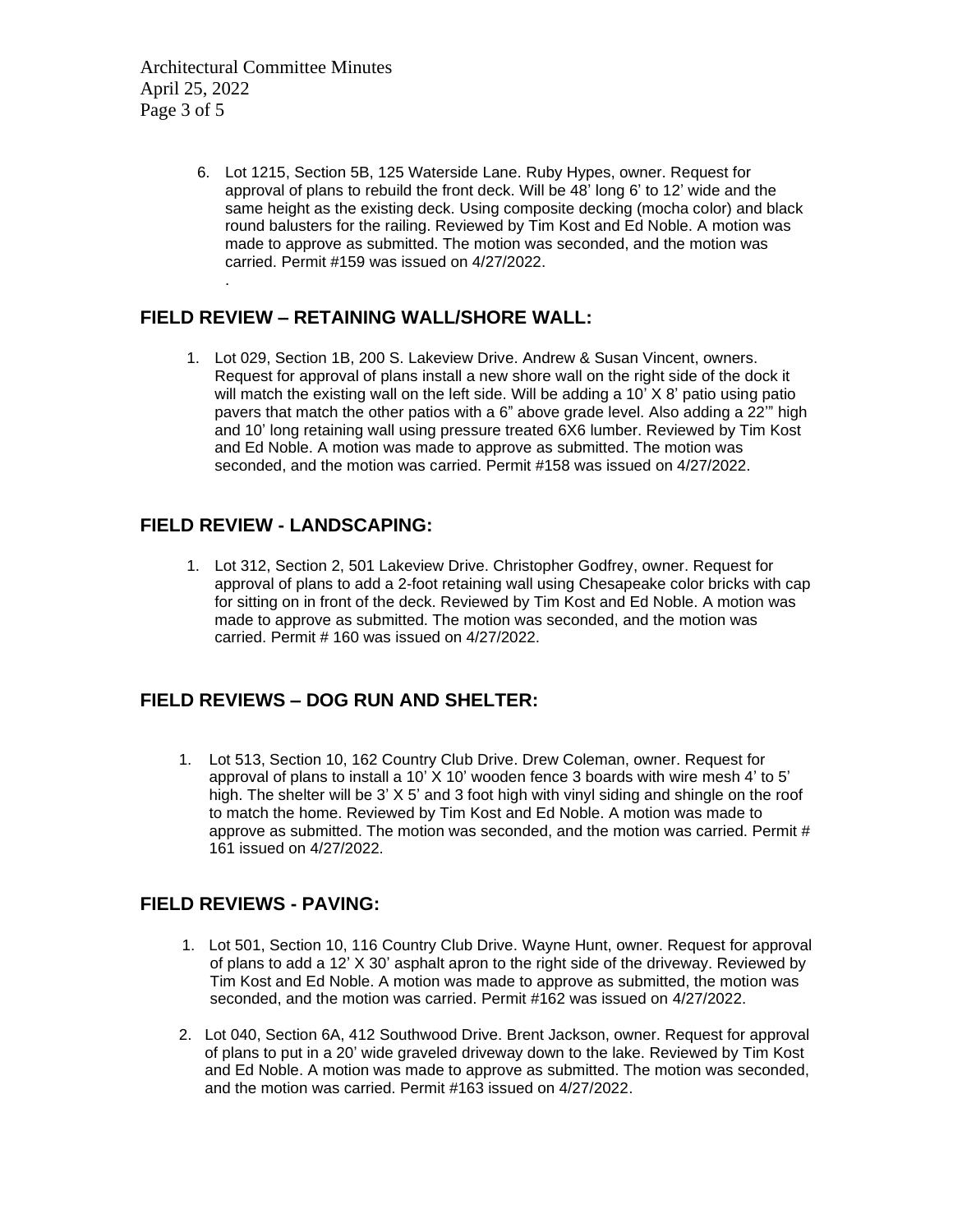Architectural Committee Minutes April 25, 2022 Page 4 of 5

## **FIELD REVIEWS – ACCESSORY STRUCTURE:**

1. Lot 066, Section 4A, 1308 Lakeview Drive. Frances King, owner. Request for approval of plans to install 3' X 8' gray plastic storage shed 6 feet high. Will be placed on right side of the home. Reviewed by Tim Kost and Ed Noble. A motion was made to approve as submitted. The motion was seconded, and the motion was carried. Permit #164 was issued on 4/27/2022.

## **FIELD REVIEWS - RESALES:**

- 1. *Lot 559, Section 3A, 1205 Lakeview Drive. Frey, owner. Resale inspection performed by Tim Kost and Ed Noble. No discrepancies noted.*
- 2. *Lot 135, Section 5A, 800 S. Lakeview Drive. Charles, owner. Resale inspection performed by Tim Kost and Ed Noble. No discrepancies noted.*
- 3. *Lot 385, Section 2, 334 Overlook Drive. Broaddus, owner. Resale inspection performed by Tim Kost and Ed Noble. No discrepancies noted.*
- 4. *Lot 110, Section 4A, 200 Dogwood Drive. DeBarr, owner. Resale inspection performed by Tim Kost and Ed Noble. No discrepancies noted.*
- 5. *Lot 230, Section 4A, 100 redbud Circle. Munson, owner. Resale inspection performed by Tim Kost and Ed Noble. No discrepancies noted.*
- 6. *Lot 247, Section 2, 103 Fairway Circle. Maple Creek/Munson, owner. Resale inspection performed by Tim Kost and Ed Noble. No discrepancies noted.*
- 7. *Lot 110, Section 1, 103 Carolyn Drive. Denis, owner. Resale inspection performed by Tim Kost and Ed Noble. No discrepancy noted.*
- 8. *Lot 315, Section 2, 507 Lakeview Drive. Buffenbarger, owner. Resale inspection performed by Tim Kost and Ed Noble. No discrepancies noted.*
- 9. *Lot 033, Section 8A, 208 Laurel Drive. Johnson, owner. Resale inspection performed by Tim Kost and Ed Noble. No discrepancies noted.*
- 10. *Lot 480, Section 3A, 1052 Lakeview Drive. Dixon, owner. Resale inspection performed by Tim Kost and Ed Noble. No discrepancies noted.*
- 11. *Lot 523, Section 3A, 1202 Lakeview Drive. Cunningham, owner. Resale inspection performed by Tim Kost and Ed Noble. Two discrepancies noted no fire screens and propane tanks not screened in.*

# **FIELD REVIEWS – TREE REMOVAL REQUESTS:**

- *1. Lot 154, Section 4A, 300 Dogwood Drive. Knight, owner. Request for approval of plans to remove three (3) trees dead, diseased, and crowding. Reviewed by Tim Kost. Approved and permit issued on 3/25/2022. Permit # 139*
- *2. Lot 009, Section 5A, 108 Downhill Circle. Groce, owner. Request for approval of plans to remove six (6) trees location. Reviewed by Tim Kost and Ed Noble. Approved and permit issued on 3/25/2022. Permit # 140*
- *3. Lot 011, Section 5A, 112 Downhill Circle. Perka, owner. Request for approval of plans to remove three (3) trees dead, diseased, and crowding. Reviewed by Tim Kost and Ed Noble. Approved and permit issued on 3/25/2022. Permit # 141*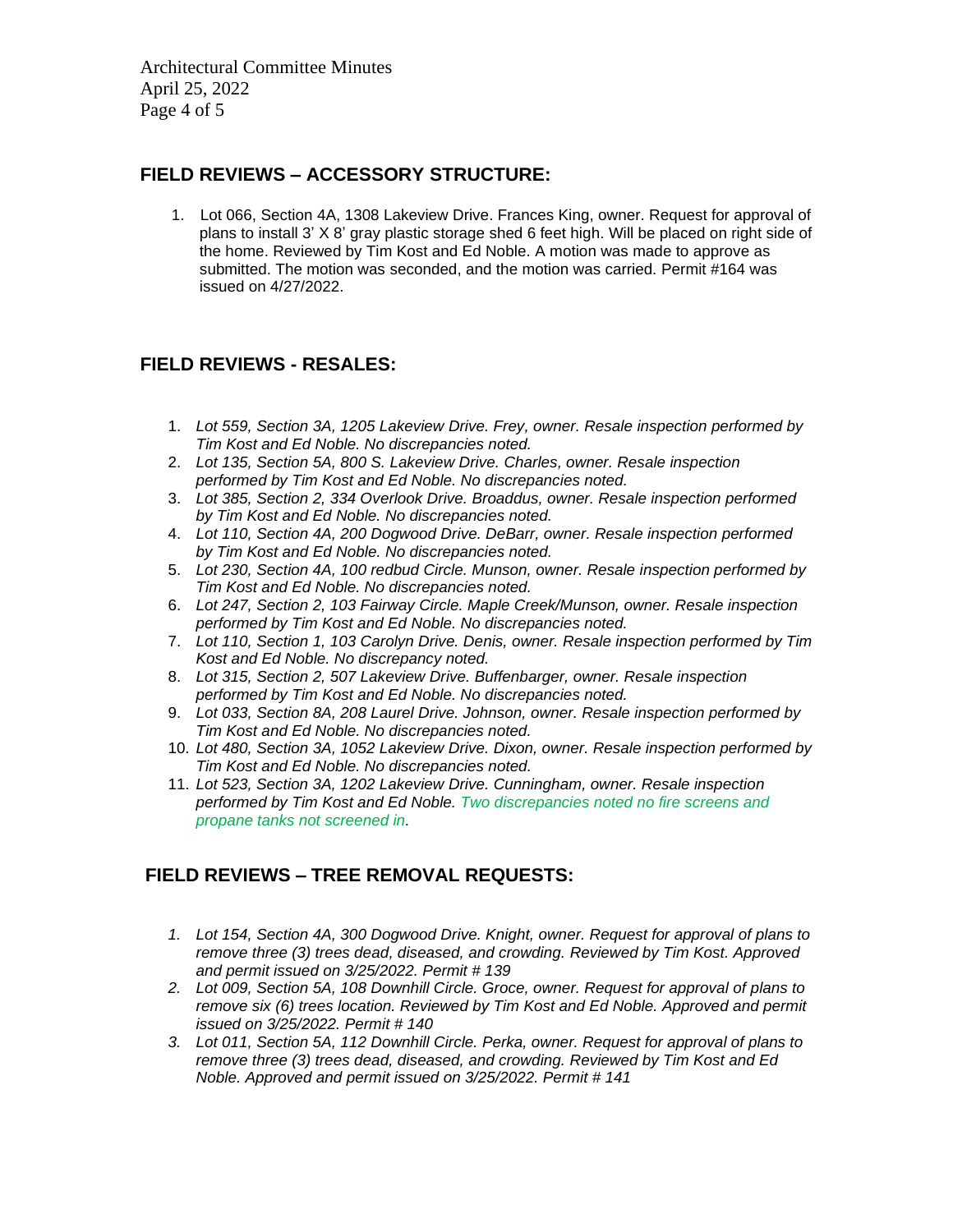Architectural Committee Minutes April 25, 2022 Page 5 of 5

- *4. Lot 009, Section 5A, 108 Downhill Circle. Groce, owner. Request for approval of plans to remove one (1) tree on the common area for the view. Reviewed by Tim Kost and Ed Noble. Approved and permit issued on 4/4/2022. Permit # 142*
- *5. Lot 219, Section 2, 221 Fairway Circle. Berry, owner. Request for approval of plans to remove five (5) trees dead, diseased, location, and impacting. Reviewed by Tim Kost and Ed Noble. Approved and permit issued on 4/4/2022. Permit # 143*
- *6. Lot 312, Section 2, 501 Lakeview Drive. Godfrey, owner. Request for approval of plans to remove one (1) tree dead and diseased. Reviewed by Tim Kost and Ed Noble. Approved and permit issued on 4/4/2022. Permit # 144*
- *7. Lot 065 & 066, Section 4A, 1308 Lakeview Drive. Baldwin & King, owners. Request for approval of plans to remove eight (8) trees dead and impacting. Reviewed by Tim Kost and Ed Noble. Approved and permit issued on 4/18/2022. Permit # 145*
- *8. Lot 035, Section 6A, 402 Southwood Drive. Klenkar, owner. Request for approval of plans to remove twenty-four (24) trees crowding, leaning, dead, diseased, and location. Reviewed by Tim Kost and Ed Noble. Approved and permit issued on 4/18/2022. Permit # 146*
- *9. Lot 029, Section 1B, 200 S. Lakeview Drive. Vincent, owner. Request for approval of plans to remove sixteen (16) trees crowding, leaning, dead, and diseased. Reviewed by Tim Kost and Ed Noble. Approved and permit issued on 4/18/2022. Permit # 147*
- *10. Lot 024, Section 5A, 504 S. Lakeview Drive. Royo, owner. Request for approval of plans to remove ten (10) trees leaning, dead, and diseased. Reviewed by Tim Kost and Ed Noble. Approved and permit issued on 4/21/2022. Permit # 148*
- 11. Lot 500, Section 10, 114 Country Club Drive. Gilmore, owner. Request for approval of *plans to remove one (1) tree dead and diseased. Reviewed by Tim Kost and Ed Noble. Approved and permit issued on 4/21/2022. Permit # 149*
- *12. Lot 448, Section 3A, 1025 Lakeview Drive. Cooper, owner. Request for approval of plans to remove one (1) tree location. Reviewed by Tim Kost and Ed Noble. Approved and permit issued on 4/21/2022. Permit # 150*
- *13. Lot 043, Section 1, 168 Lake Holiday Road. Larsen, owner. Request for approval of plans to remove eleven (11) trees leaning, location, dead and diseased. Reviewed by Tim Kost and Ed Noble. Approved and permit issued on 4/21/2022. Permit # 151*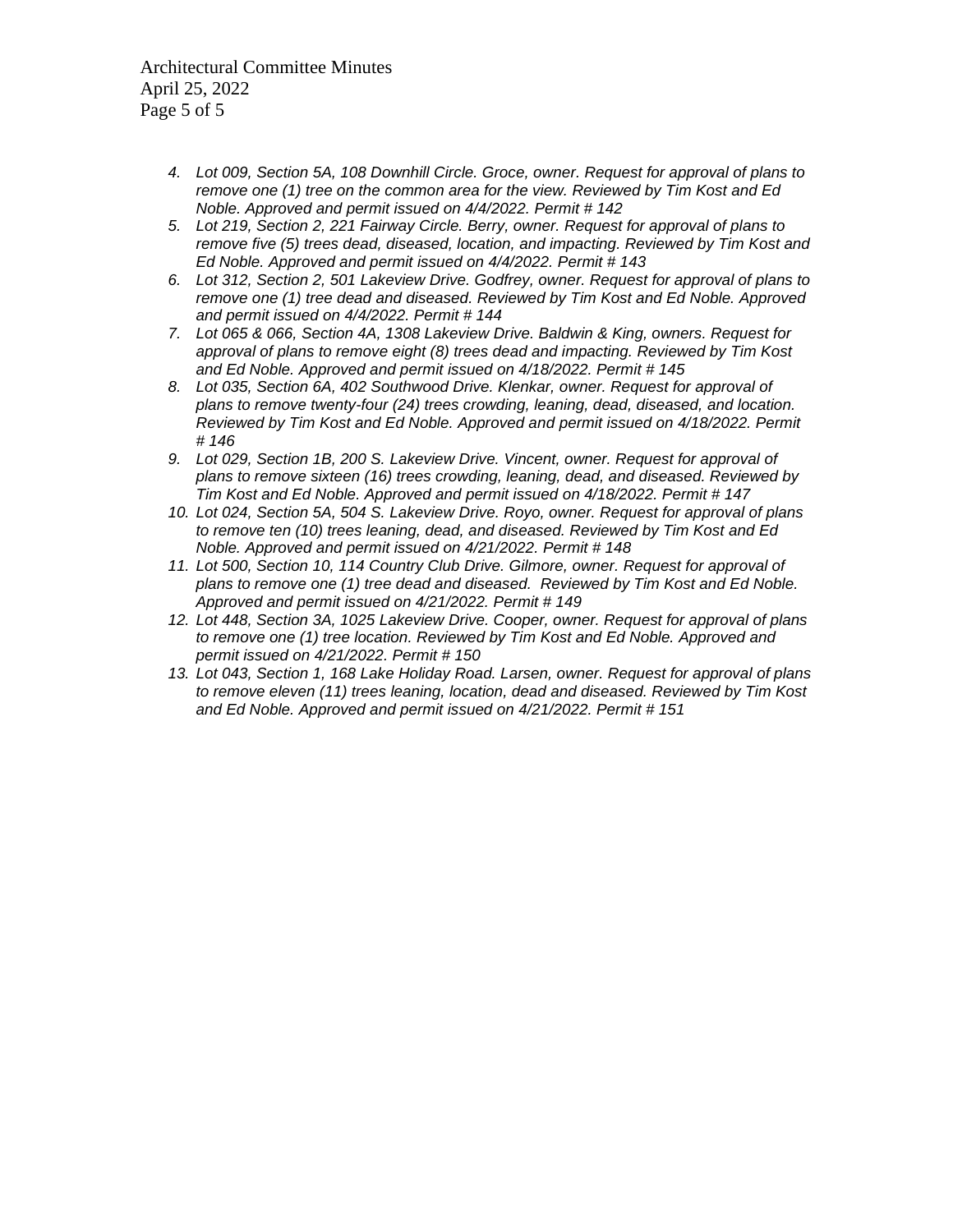#### Compliance Committee Mediator Panel Hearing Summary **Summary of Mediator Panel Hearing Determination** April 13, 2022

## Panel Members: Barbara Magill, Chris Sypher, Karen Taylor, Butch Nesbit, Kim Brotten Chair: Dot Wallace BOD Liaison: Elizabeth Hair

| Hearing<br><b>Number</b> | <b>Report</b><br><b>Time</b> | <b>Name</b><br><b>Property Address</b><br><b>Section and Lot</b><br><b>Compliance Committee File No.</b> | <b>Violation/Infraction</b> | <b>Mediator Panel Determination</b> |
|--------------------------|------------------------------|----------------------------------------------------------------------------------------------------------|-----------------------------|-------------------------------------|
| 1                        | 7:00                         | David Nelson<br>1039 Lakeview Drive<br>3A/452A<br>#22-017                                                | <b>SPEED CAM</b><br>35      | Prepaid \$40.00 dollars.            |
| $\overline{2}$           | 7:00                         | Darrin Zachgo<br>636 Lakeview Drive<br>2/352D<br>#22-018                                                 | <b>SPEED CAM</b><br>39      | \$50.00 assessment levied.          |
| 3                        | 7:00                         | Justin & Natalie Gerometta<br>Undeveloped<br>6A/250D<br>#22-019                                          | <b>SPEED CAM</b><br>37      | Prepaid \$40.00 dollars.            |
| $\overline{4}$           | 7:00                         | Ingrid Hernandez<br>1024 Lakeview Drive<br>3A/468B<br>#22-020                                            | <b>SPEED CAM</b><br>36      | \$50.00 assessment levied.          |
| 5                        | 7:00                         | Michele Sunderlin<br>1075 Lakeview Drive<br>3A/532D<br>#22-021                                           | <b>SPEED CAM</b><br>36      | \$50.00 assessment levied.          |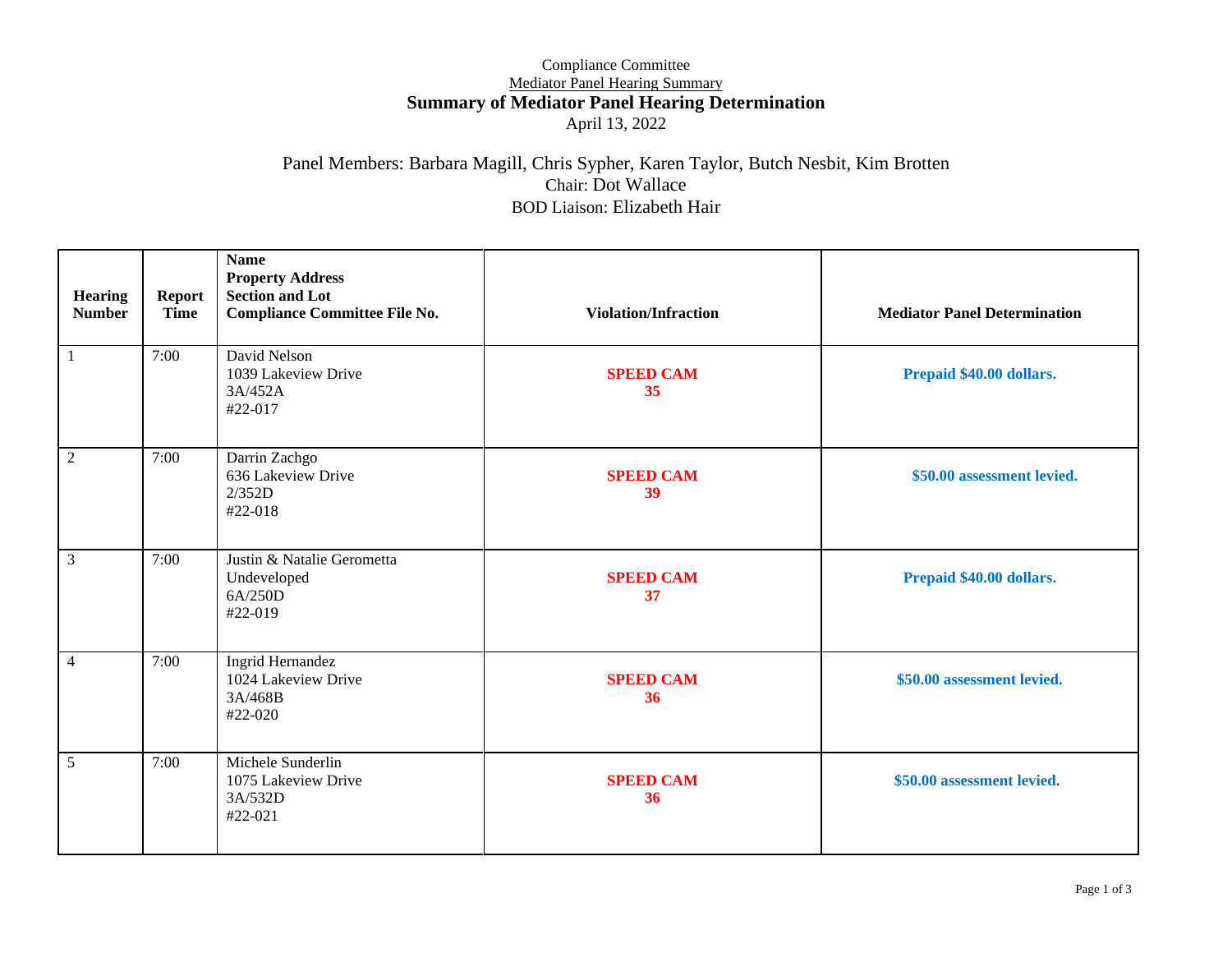|         | <b>Mediator Panel Hearing Summary</b> |                                                                  |                        |                            |  |  |  |
|---------|---------------------------------------|------------------------------------------------------------------|------------------------|----------------------------|--|--|--|
| 6       | 7:00                                  | James Magill<br>1004 Lakeview Drive<br>3A/463/4B<br>#22-022      | <b>SPEED CAM</b><br>37 | Prepaid \$40.00 dollars.   |  |  |  |
| $\tau$  | 7:00                                  | Daniel Lyons<br>808 Lakeview Drive<br>2/373D<br>#22-023          | <b>SPEED CAM</b><br>37 | Prepaid \$50.00 dollars.   |  |  |  |
| $\,8\,$ | 7:00                                  | Marion Scudder Jr.<br>1022 Lakeview Drive<br>3A/448A<br>#22-024  | <b>SPEED CAM</b><br>37 | Prepaid \$40.00 dollars.   |  |  |  |
| 9       | 7:00                                  | James Magill<br>1004 Lakeview Drive<br>3A/463/4B<br>#22-025      | <b>SPEED CAM</b><br>39 | Prepaid \$40.00 dollars.   |  |  |  |
| 10      | 7:00                                  | Richard Oram<br>328 Overlook Drive<br>$2/388B$<br>#22-026        | <b>SPEED CAM</b><br>39 | Prepaid \$40.00 dollars.   |  |  |  |
| 11      | 7:00                                  | Jim Janke<br>1091 Lakeview Drive<br>3A/540A<br>#22-027           | <b>SPEED CAM</b><br>36 | \$50.00 assessment levied. |  |  |  |
| 12      | 7:00                                  | Randolph Seratte<br>118 Country Club Drive<br>10/502D<br>#22-028 | <b>SPEED CAM</b><br>39 | Prepaid \$50.00 dollars.   |  |  |  |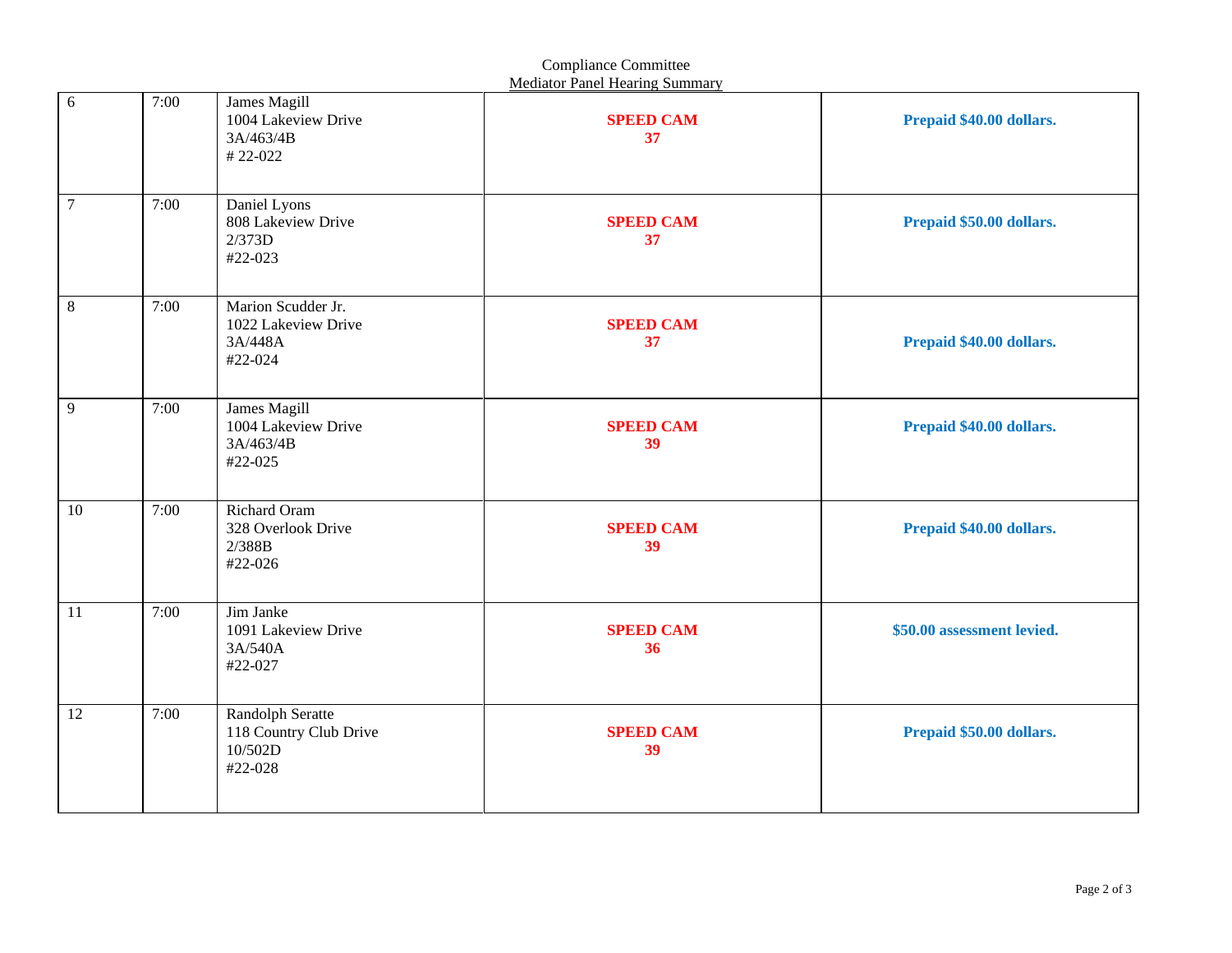| Compliance Committee<br><b>Mediator Panel Hearing Summary</b> |      |                                                                          |                        |                          |  |  |  |  |
|---------------------------------------------------------------|------|--------------------------------------------------------------------------|------------------------|--------------------------|--|--|--|--|
| 13                                                            | 7:00 | Antonio & Donna Loureiro<br>107 Country Club Drive<br>10/497C<br>#22-029 | <b>SPEED CAM</b><br>37 | Prepaid \$40.00 dollars. |  |  |  |  |
| 14                                                            | 7:00 | Marion Scudder Jr.<br>1025 Lakeview Drive<br>3A/448A<br>#22-031          | <b>SPEED CAM</b><br>37 | Prepaid \$40.00 dollars. |  |  |  |  |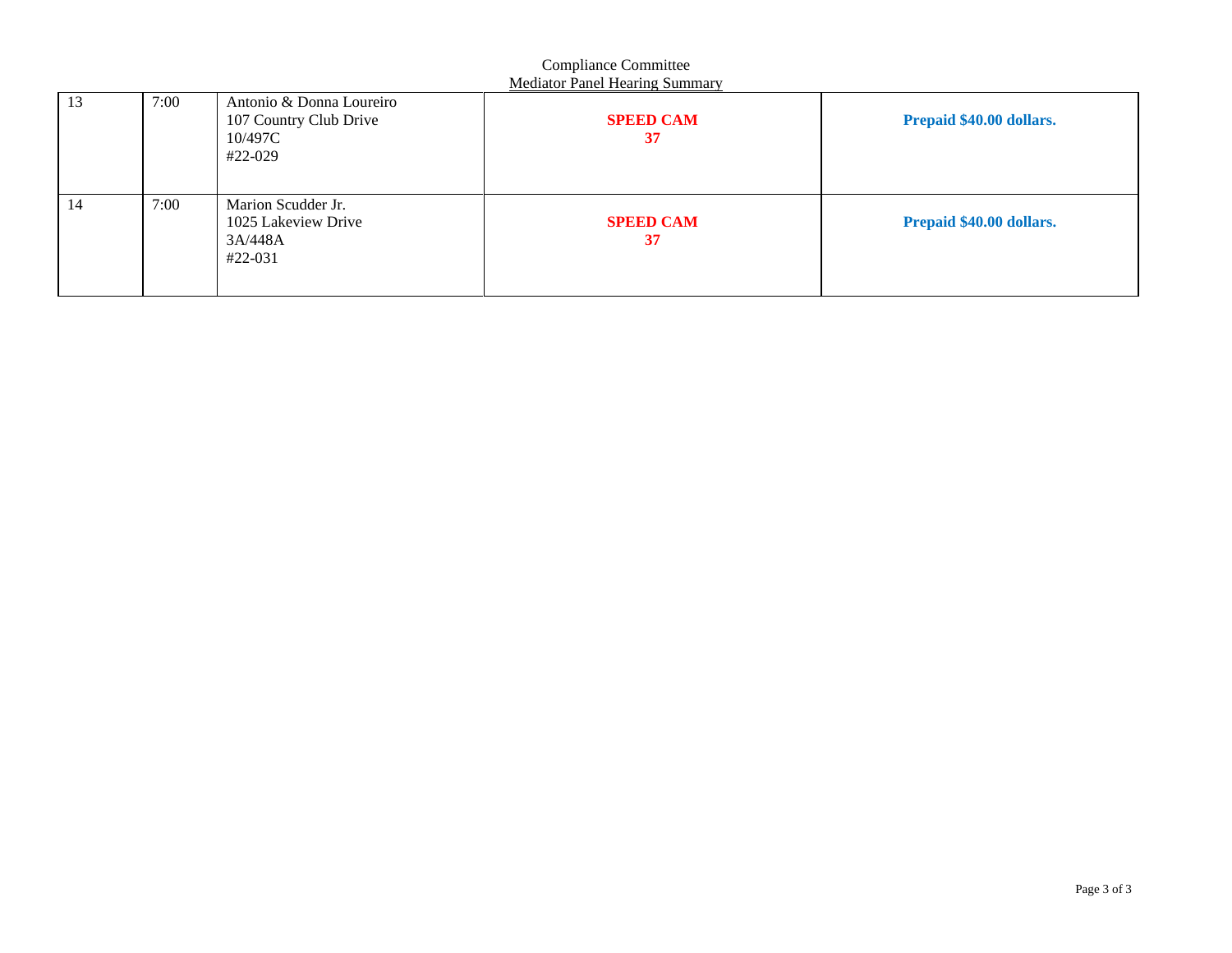# **Finance Committee Meeting**

# **April Minutes**

# **6:30 PM Tuesday, April 19, 2022**

There were no members speaking in open forum.

**Chair:** Ed Noble

**Members Present:** Helen Carter, Jim Coates, John Martel, Darrell Melcher, Butch Nesbit, Richard Tracyk, and Tom Wallace

**Members Absent:** Pat Majewski, Jarret Tomalesky

A quorum was established and the meeting was called to order at approximately 6:35 PM. The agenda was approved except the order of topics was changed

## **Approve meeting minutes**:

The March 2022 minutes were approved.

## **Agenda:**

- Review of March financials. We had a general discussion of the variances between budget and actuals, with a consensus that we are doing fairly well so far this year. We are expecting inflationary growth as a result of the current economy.
- Discussion of delinquent members listing in newsletter. We have four pages of outstanding delinquencies ranging from \$ 5.00 to \$ 10,000.00. Some of these receivables are having payments applied each month. Therefore, these names should not be grouped with the delinquencies; and some are just late fees. So, we need to review the listing, to remove these type of anomalies.
- Review potential changes to CIP process. We were in agreement with the goal of maintaining approximately \$ 120 K for the restructuring the CIP program. So that the priorization of projects could be accommodated better in the future.

The meeting adjourned at 7:50 PM.

The next Finance Committee meeting will be on Tuesday, May 17 at 6:30 PM.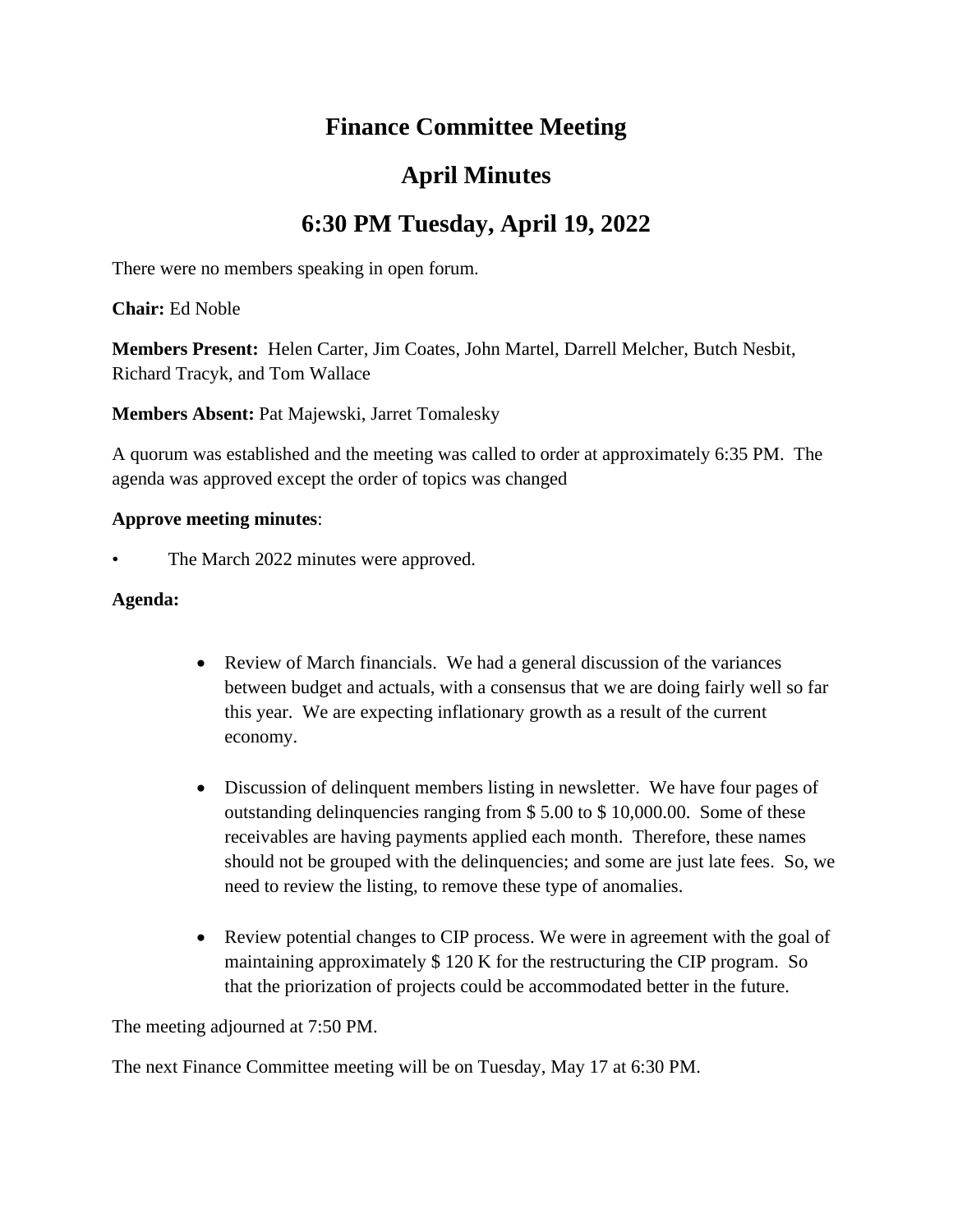#### **Lake Holiday CC Lake Committee Min DRAFT April 14, 2022 7:00pm**

**2022 Meeting Schedule**: Jan 13, Feb 10, Mar 10, *Apr 14*, May 12, Jun 09, Jul 14, Aug 11, Sep 8, Oct 13, Nov 10

**Call in Number**: Zoom meeting – see instructions included in email for access

**Members:** Chris Anderson, PJ Barbour, Judi Borcherding, Michele Bradshaw, Mike Bradshaw, Brian Brown, Derek Charles, Richard Church, Carisa Dueweke, Chris Dueweke, Greg Eckles, Karen Eckles, Terry Hardgrave, Chad Harrington, Steve Herring, JT Hesse, Barbara Hilder, Mike Hilder, Adele Imber, George Imber, Cynthia Keefer, Eric Keefer, Karen Kimmel, Pat Majewski, Margaret McCulla, Jared Mounts, Jim Pagenkopf, Pat Pagenkopf, Rick Post, Wayne Poyer, Kathy Ressler, Sharon Rheinberger, Jack Sperry, John Stover, Linda Tite, Ward Vaughan

Jon Reedy (Board Liaison)

**Members Absent:** Brian Brown, Carisa Dueweke, Chris Dueweke, Terry Hardgrave, Jared Mounts, John Stover, Llinda Tite, Ward Vaughn

**Planned Absent:** JT Hesse, Barbara Hilder, Mike Hilder, Pat Majewski, Wayne Poyer, Jon Reedy, Chad Harrington, Kathy Ressler, Rick Post

## **15 Minute Open Forum:**

Ed Noble (guest)**:** LH 50th anniversary celebration - activities committee is requesting boat owner volunteers to supply boat ride tours of the lake on Sunday May 22 from 2-4pm.

Steve - New doc arrangement - Observed the dock to the left of the ramp has started to come apart.

Ed - Requesting community survey questions that have been presented.

**Confirm Quorum:** 36 members- 9 planned absences - 31 total members in planned attendance, 15 needed for quorum.

19 in attendance, quorum confirmed.

**Approve Agenda:** Jim moved to approve, Judy second - Approved

**Previous Minutes:** Richard Church - Approved

**Old Business:**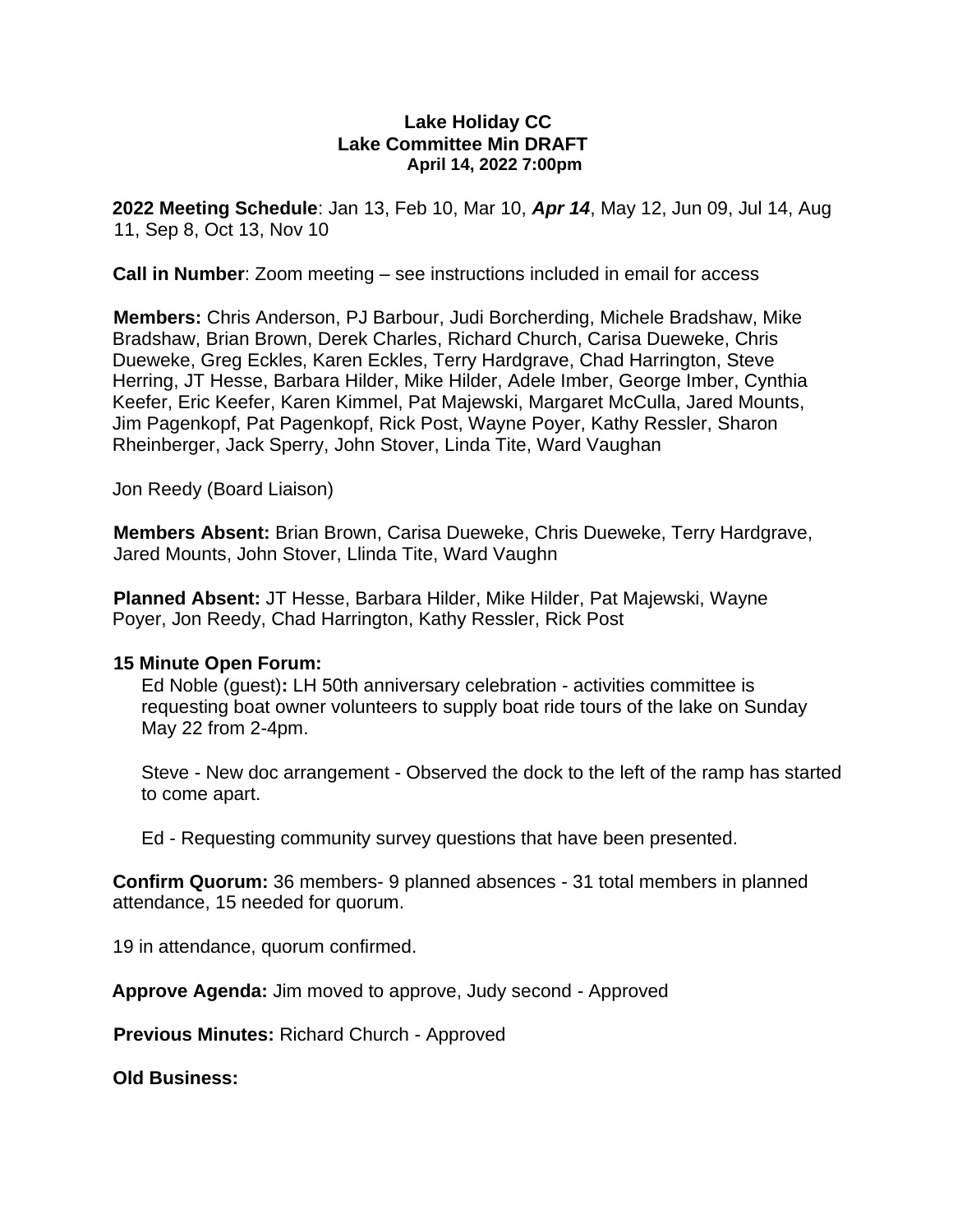## **Registered Boats** (begin updates in May) - no update

**>= 10 HP:** 2021 (368), 2020 (321), 2019 (326), 2018 (321) **Under 10 HP:** 2021 (32), July (27), June (24), May (17), Apr (15), (2020 (32), 2019 (50) **Non-Motorized:** 2021 (876), July (777), June (631), May (436), Apr (322), 2020 (778), 2019 (703), 2018 (559)

## **Working Group Chairman/Secretary Reports:**

- Water Quality Testing/Rainfall Monitoring: **Judi**
	- 1. 2022 E-Coli/Secchi Sampling Thanks again to the Herring's and the Eckles, they have volunteered for the 3rd year in a row to do the weekly water testing from May – September. Richard Traczyk has also volunteered to assist. Training has been arranged with the Friends of the Shenandoah. We will start sending out our weekly update and monthly spreadsheet after the first sampling/training session. Richard Church can also assist with boat for testing as needed 2. Water Quality: **Jim Pagenkopf** We expect to receive the 2021 annual monitoring report from PH within the next 1-2 months. The PH 2022 annual monitoring contract was received and signed by Mike Goodwin in late March. The first of three 2022 sampling periods is expected to occur in late May.
- Aqua Customer Advisory Council: **Steve** During recent stream walks originally we discovered and exposed force main from PS 13. This was brought up to Aqua and their response was that they would put a metal sleeve around it to stabilize it. This has not occurred to date. A recent stream walk discovered a similar situation at PS 10 off LV and right next to the lake at Yeiders. I have addressed this item with Aqua and have not received a response. In addition I have requested an in person meeting to discuss these issues and to tour their facilities.
- April 7 400k of partially treated water went out from the waist water treatment below the dam. Reported to DEQ
- Rules, Regulations & Enforcement: **Margaret** 
	- 1. Boating test url (https://lakeholidaycc.org/boat-safety-exam/)
- Newsletter/Communications: **Karen** 
	- 1. Newsletter boating rules safety article (attachment)
- Fishery/Habitat: Jared not in attendance no updates
	- 1. Fall fish stocking
	- 2. Fishing tournament

● Water Fitness, Recreation and Water Sports: Ward/Karen - no update, normally starts up end of May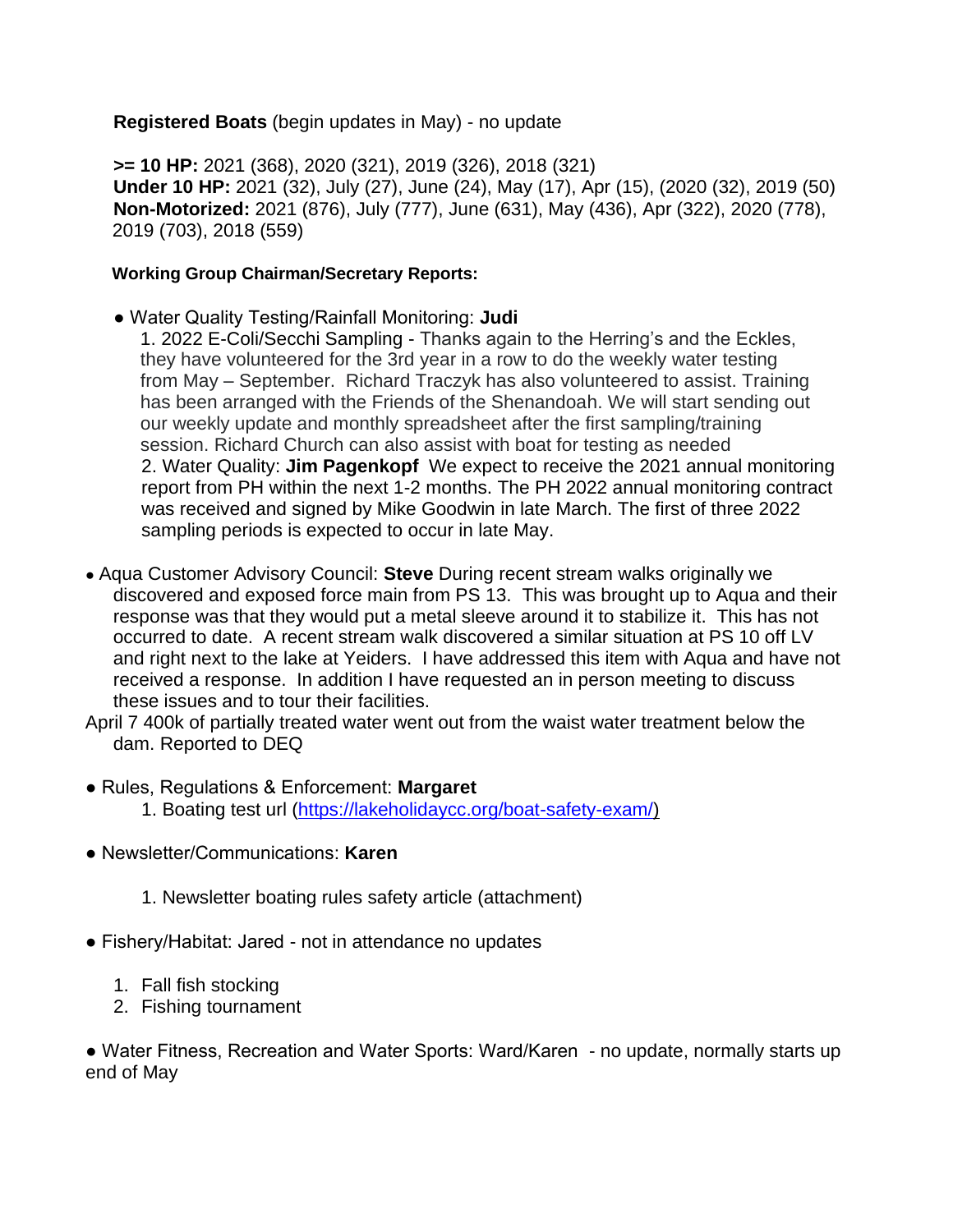● Marina Reconfiguration Project: **Jon/Chris** Additional landing, pathway and paving work is being coordinated by the office this spring.

-Chris will request an update from Office on paving schedule.

- Tributary/External Loading (Sediment/Erosion & Run-Off Control): **Jim** 
	- 1. Best Management Practices Update: Jim is (still working on) a draft power point presentation on the "Plan to Protect Lake Holiday's Health" that will be presented to the Board sometime this year. A draft of the presentation should be ready by May for review. Given that the "Plan" is a draft (see attachment from the January LC agenda), any comments or concerns provided by LC members will be addressed prior to the Board presentation.
	- 2. Community "Stream Walk" preliminary results. Jim is in the process of reviewing the photos and other information gathered by the eighteen volunteers from their stream walks. Attached is a "very preliminary" report that describes the approach being used to rank and prioritize stream paths for potential "restoration/erosion control". So far only 4 of the 15 stream paths have been reviewed/ranked. With John Stover and Chris Anderson's help we are working on a centralized data base/repository system for all volunteers to upload their GPS-tagged photos and related info. After receipt of all photographs and notes, we will review and prioritize areas exhibiting the most serious erosion conditions. Longer term the plan is to hire a consultant to develop a restoration plan and apply for the necessary permits, as per recommendations from Frederick County Public Works. (For future discussion).

# **New Business:**

- Board Liaison Update: **Jon**
- 1. Draft Board Tab: Lakeside Marine (Corey Garrison) Request for lake access (request has support of the General Manager, Board President and LC Board Liaison) (attachment).

Richard Church - Motion to approve the proposal as submitted to the LC, For  $= 0$ , Unanimous against.

- 2. Open Forum discussion regarding the need for PRP changes to allow home renters in Lake Holiday to rent the ClubHouse. Current PRP language prohibits this ability.
- 3. Board Member (Robert Adams) resignation based on moving from the community. Based on a previous community vote to eventually move to a 9 member Board the current Board voted to not fill the open position.
- 4. New Snack Shop operator will be the Purple Cow. Initial discussions with this vendor show a larger number of menu options.
- 5. A Board Working Group has plans to review/rewrite all current PRP's as needed. All Committee Chairs and other interested parties should request participation in this process.